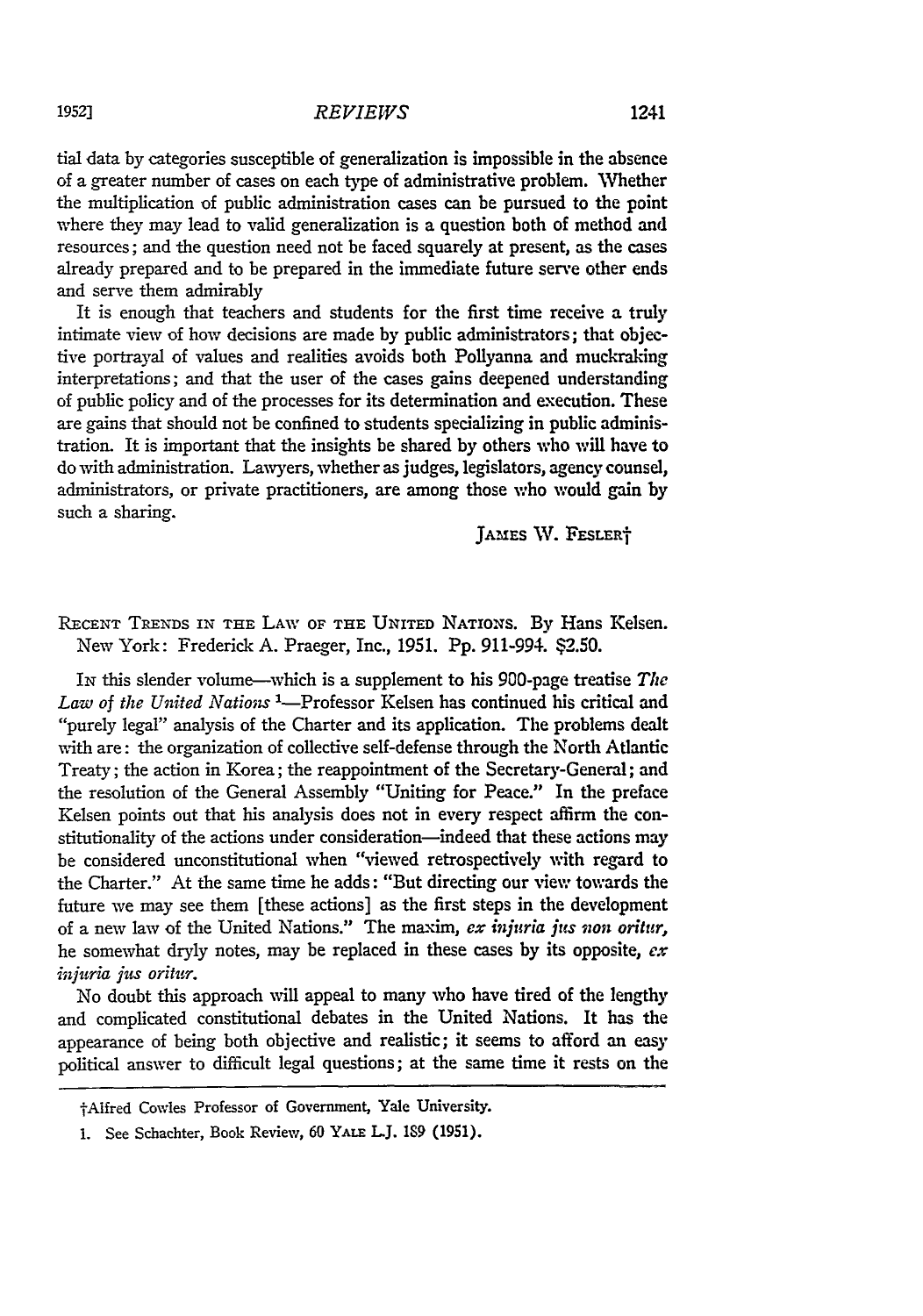indubitably sound legal principle that the law of a community can adapt itself to changing circumstances **by** a process of interpretation as well as **by** formal amendment. That Professor Kelsen has put forward this view may even be regarded as a victory **by** those who have deplored the rigidity and formalism of his previous volume. Perhaps one should remain satisfied with this preface and skip the analysis that follows.

Still, the preface is not quite as innocuous as it appears. It does after all assume that the United States, and indeed the majority of United Nations members, have violated the Charter in order to gain political ends. Surely this is not a matter which can be passed over simply **by** referring to the emergence of new law or the misuse of the veto. Whether or not the Charter has been consistently violated is not a mere legal technicality. It involves the good faith of the countries concerned, their readiness to abide **by** agreed principles and procedures regardless of expediency. These are matters which go to the heart of the issues dividing the world today. Even the "realists" recognize that considerations of this kind exert an influence on the attitudes and conduct of those concerned with international affairs.

For this reason it is of some importance, despite Kelsen's disarming preface, to examine the analysis on which he bases his judgments of unconstitutionality. Kelsen's technique here is similar to that used in the previous volume. Attention is focused on the words of the Charter and their meanings; the structure of the rules and their inter-relationships are carefully analyzed; legal obligations are emphasized rather than functions, purposes or ideals. In accordance with the pure theory of law, politics and ideological considerations are avoided or at least not openly expressed.

As in the main volume, the predominant feature of the analysis is a marked tendency to restrict and narrow the terms of the Charter. In some cases this is done simply **by** introducing into the Charter a somewhat arbitrary definition without regard to either the ordinary meaning or legislative intent. An illustration of this is found in Kelsen's argument that the attack by the North Korean forces did not constitute a breach of the peace within the meaning of the Charter because, according to Kelsen, a breach of international peace can be committed only by a state in its relation to another state.2 Since North Korea had not been recognized as a state by the Security Council, it could not break the international peace. This somewhat surprising conclusion, it should be noted, does not rest on the circumstance that some Koreans attacked other Koreans (which is the Russian argument for calling it a "civil" war) but rather on the formal premise that only the forces of a state can wage war. Thus if the North Korean forces had attacked Japan or if Eastern Germany (which like North Korea has not been considered a state by the majority of the United Nations) were to attack a United Nations member, neither case would fall within Kelsen's special definition of "breach of peace."